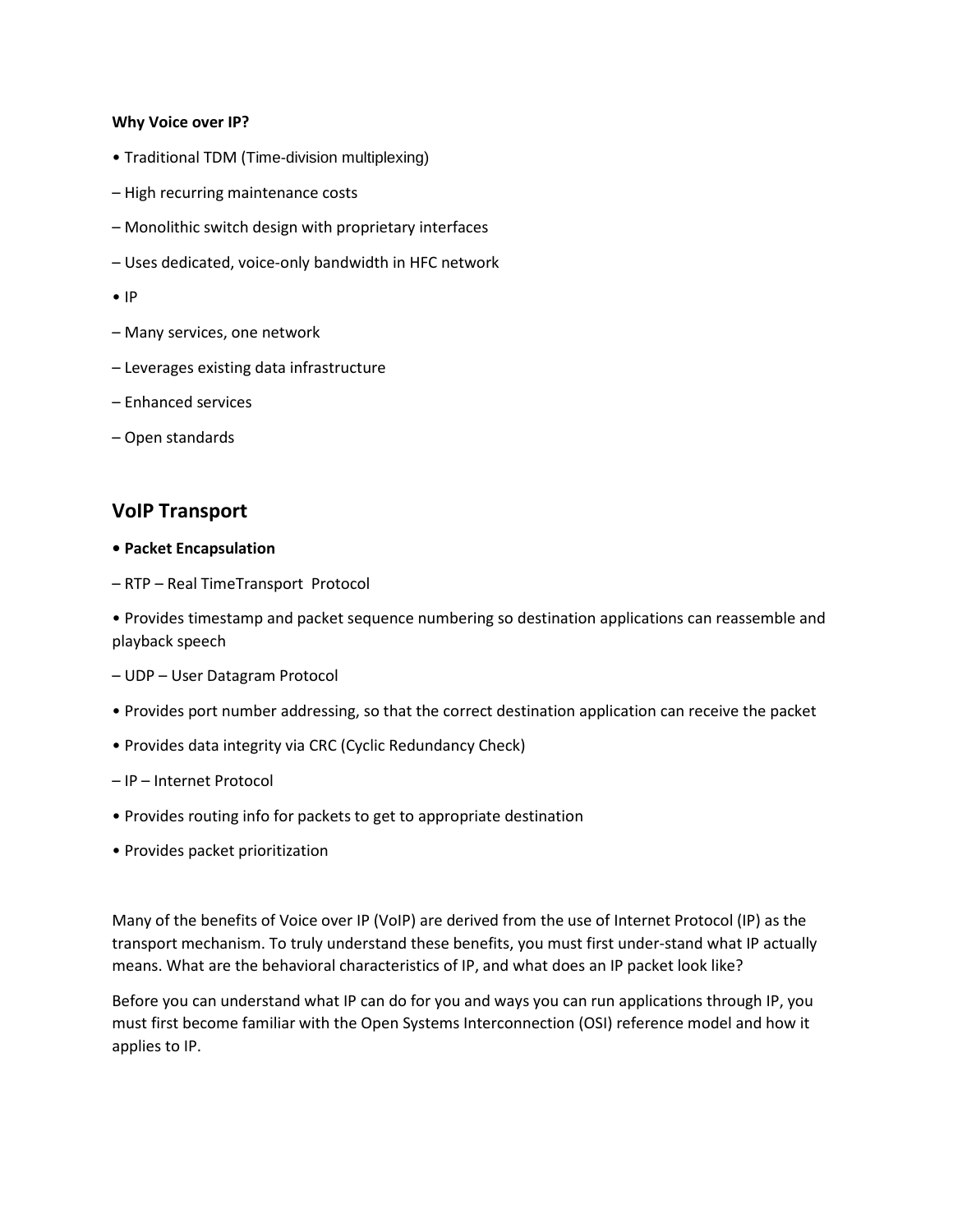

### **The Application Layer**

Most users are familiar withthe application layer. Some well-known applicationsinclude the following:

- E-mail
- Webbrowsing
- Word processing

#### **The Presentation Layer**

The presentation layer ensures that information sent by the application layer of one system is readable by the application layer of another system. If necessary, the presentation layer translates between multiple data formats by using a common data representation format.

#### **The Session Layer**

As its name implies, the session layer establishes, manages, and terminates sessions between applications.

Sessions consist of dialogue between two or more presentation entities (recall that the session layer provides its services to the presentation layer).

### **The Transport Layer**

The transport layer is responsible for ensuring reliable data transport on an internetwork. This is accomplished through flow control, error checking (checksum), end-to-end acknowledgments, retransmissions, and data sequencing.

#### **The Network Layer**

The network layer provides for the logical addressing which enables two disparate systems on different logical networks to determine a possible path to communicate. The network layer is the layer in which routing protocols reside.

On the Internet today, IP addressing is by far the most common addressing scheme in use.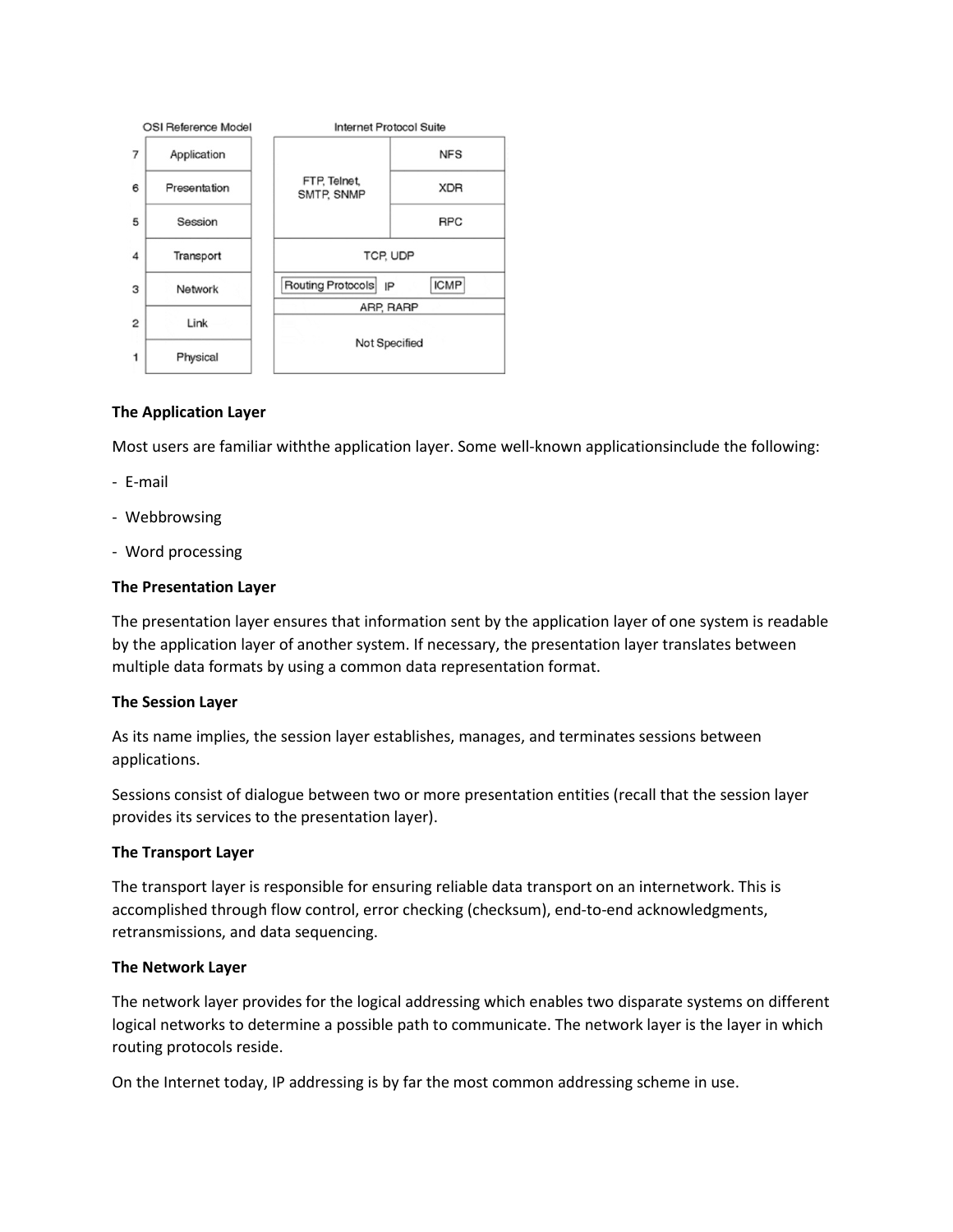### **The Data Link Layer**

The data link layer provides reliable transport across a physical link. The link layer has its own addressing scheme. This addressing scheme is concerned with physical connectivity and can transport frames based

upon the datalink layer address.

### **The Physical Layer**

The physical layer is concerned with creating 1s and 0s on the physical medium with electrical impulses/voltage changes.

## **IP Transport Mechanisms**

TCP and UserDatagram Protocol (UDP) have different characteristics that various applications can use. If reliability is more important than delay, for instance, you can use TCP/IP to guarantee packet delivery. UDP/IP does not utilize packet re-transmissions, however.

This can lower reliability, but in some cases a late retransmissionis of no use.

### **TCP**

- TCP provides full-duplex, acknowledged and flow-controlled service to upper-layer protocols. It moves data in a continuous, unstructured byte stream where bytes are identified by sequence numbers.

- TCP can support numerous simultaneous upper-layer conversations. The port numbers in a TCP header identify an upper-layer conversation. Many well-known TCP ports are reserved for File Transfer Protocol (FTP), World Wide Web (WWW), Telnet, and so on.

- Within the signaling portion of VoIP, TCP is used to ensure the reliability of the setup of a call. Due to the methods by which TCP operates, it is not feasible to use TCP as the mechanism to carry the actual voice in a VoIP call. With VoIP, packet loss is less important than latency.

### **UDP**

- UDP is a much simpler protocol than TCP and is useful in situations where the reliability mechanisms of TCP are unnecessary.

- UDP also is connectionless and has a smaller header, which translates to minimal overhead.

- The UDP header has only four fields: source port, destination port, length, and UDP checksum (optional).

- The source and destination port fields serve the same functions as they do in the TCP header. The length field specifies the length of the UDP header and data, and the checksum field enables packet integrity checking.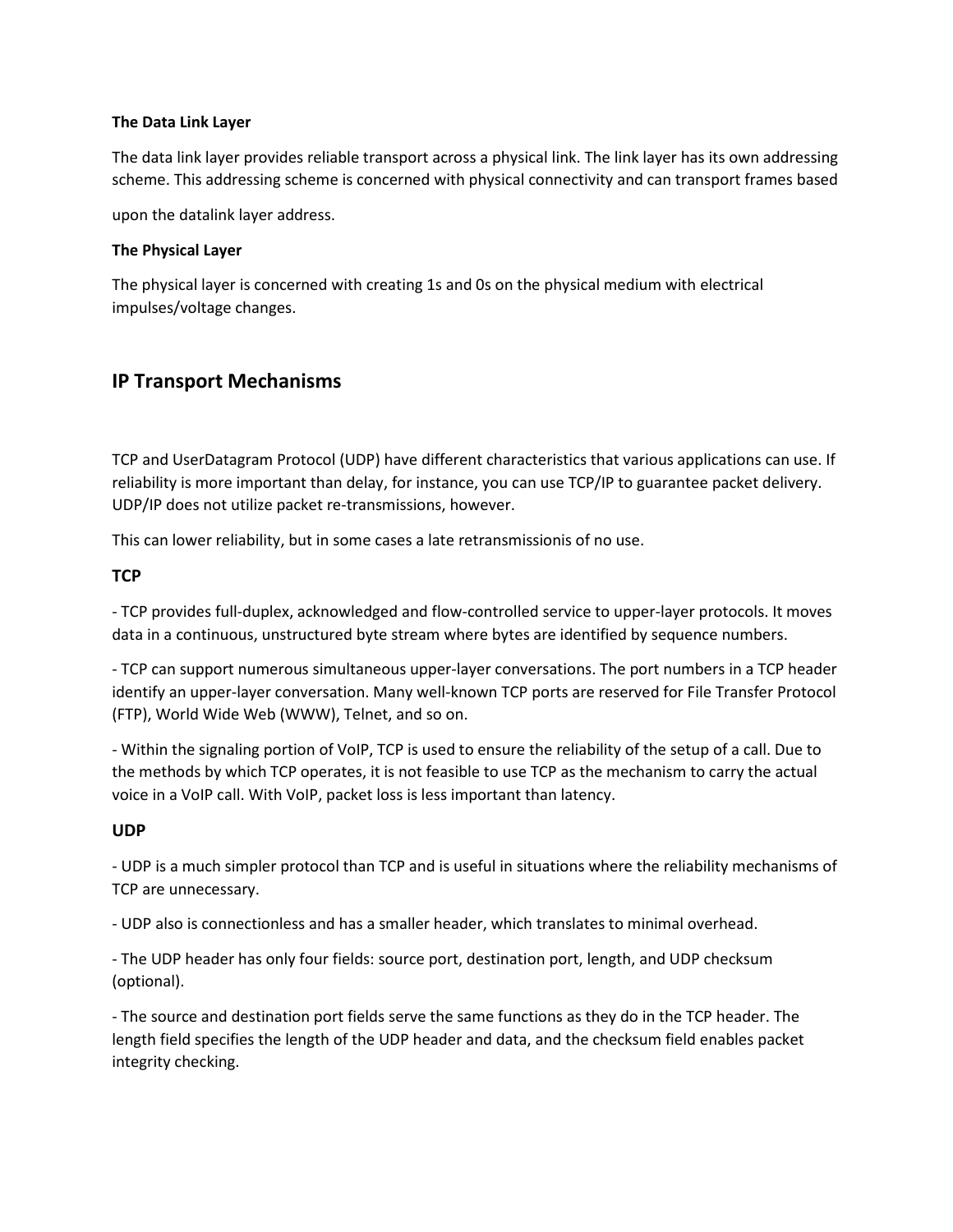- UDP is used in VoIP to carry the actual voice traffic (the bearer channels). TCP is not used because flow control and retransmission of voice audio packets are unnecessary.

- Because UDP is used to carry the audio stream, it continues to transmit, regardless of whether you are experiencing 5 percent packet loss or 50 percent packet loss.

- If TCP were utilized for VoIP, the latency incurred waiting for acknowledgments and retransmissions would render voice quality unacceptable. With VoIP and other real-time applications, controlling latency is more

important than ensuring the reliable delivery of each packet.

- To create a proper network design, it is important to know all the caveats and inner workings of networking technology.

- Below we will explain many of the issues facing Voice over IP:

### **Delay/Latency**

VoIP delay or latency is characterized as the amount of time it takes for speech to exit the speaker's mouth and reach the listener's ear.

### **Jitter**

Jitter is defined as a variation in the delay of received packets.

### **Pulse Code Modulation**

- Although analog communication is ideal for human communication, analog transmission is neither robust nor efficient at recovering from line noise. In the early telephony network, when analog transmission was passed through amplifiers to boost the signal,

not only was the voice boosted but the line noise was amplified, as well.

- This line noise resulted in an often-unusable connection.

- It is much easier for digital samples, which are comprised of 1 and 0 bits, to be separated from line noise. Therefore, when analog signals are regenerated as digital samples, a clean sound is maintained. When the benefits of this digital representation became evident, the telephony network migrated to pulse code modulation (PCM).

- PCM convertsanalog sound into digitalform by sampling the analog sound 8000 times per second and converting each sample into a numeric code. The Nyquist theorem states that if you sample an analog signal at twice the rate of the highest frequency of interest, you can accurately reconstruct

that signal back into its analog form. Because most speech content is below 4000Hz (4 kHz), a sampling rate of 8000 times per second (125 ms between samples) is required.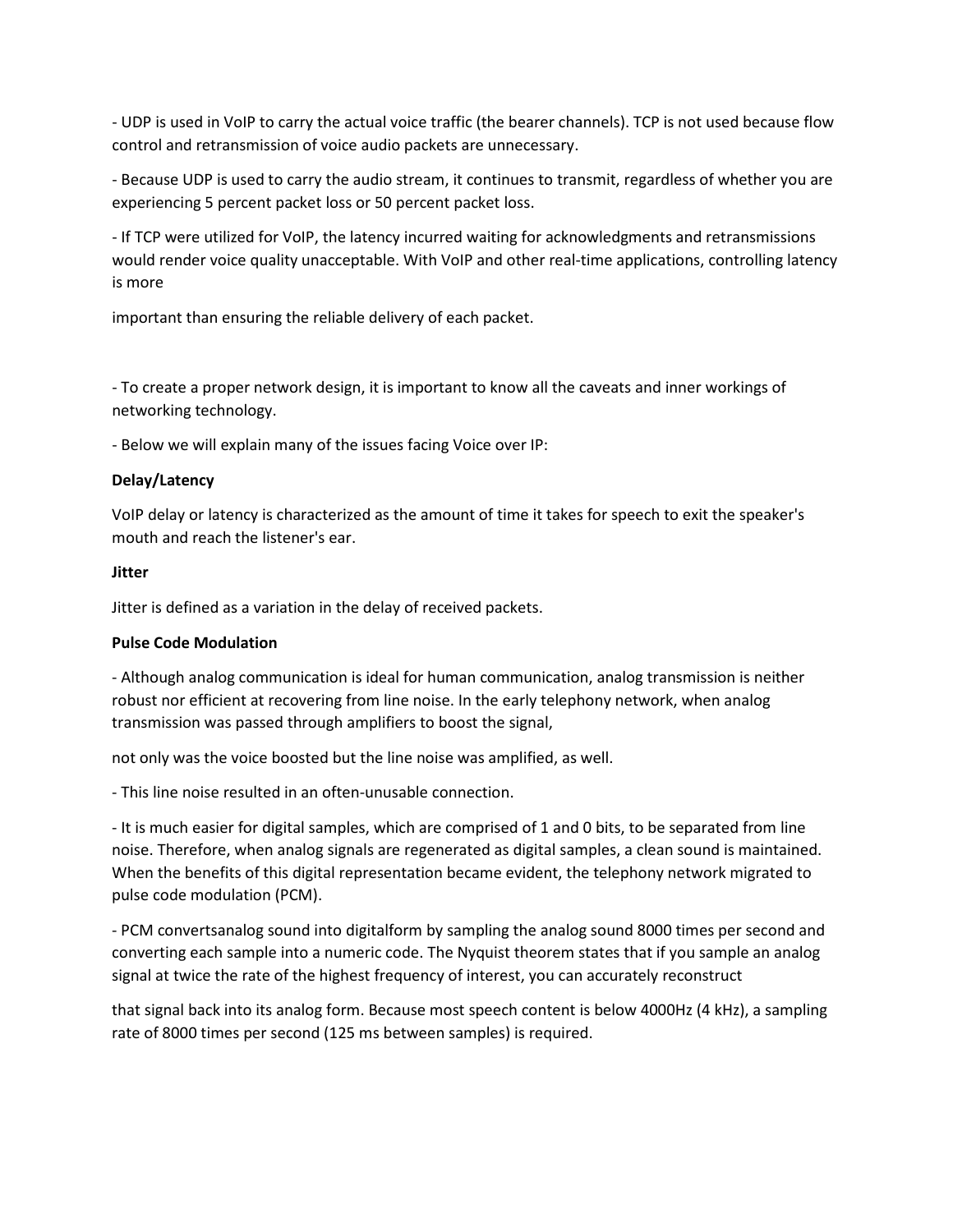

# **Sampling**

8000 discrete signal measurements are taken at equal intervals every second

# **Quantization**

The level of each sample is rounded to the nearest expressible value

# **Encoding**

Digital values are encoded as binary numbers for encapsulation

# **Compression (Optional)**

The digital signal is compressed in real time to consume less bandwidth

## **Voice Coding Standards**

The ITU-T standardizes CELP, MP-MLQ PCM, and ADPCM coding schemes inits G-series recommendations.

The most popular voice coding standards for telephony and packet voice include:

• G.711—Describes the 64 Kbps PCM voice coding technique outlined earlier; G.711-encoded voice is already in the correct format for digital voice delivery in the public phone network or through Private Branch eXchanges (PBXs).

• G.726—Describes ADPCM coding at 40, 32, 24, and 16Kbps; you also can interchange ADPCM voice between packet voice and public phone or PBX networks, provided that the latter has ADPCM capability.

• G.728—Describes a 16 Kbps low-delay variation of CELP voice compression.

• G.729—Describes CELP compression that enables voice to be coded into 8 Kbps streams; two variations of this standard (G.729 and G.729 Annex A) differ largely in computational complexity, and both generally provide speech quality as good as that of 32 Kbps ADPCM.

• G.723.1—Describes a compression technique that you can use to compress speech or othe raudio signal components of multimedia service at a low bit rate, as part of the overall H.324 family of standards. Two bit rates are associated with this coder: 5.3 and 6.3 Kbps. The higher bit rateis based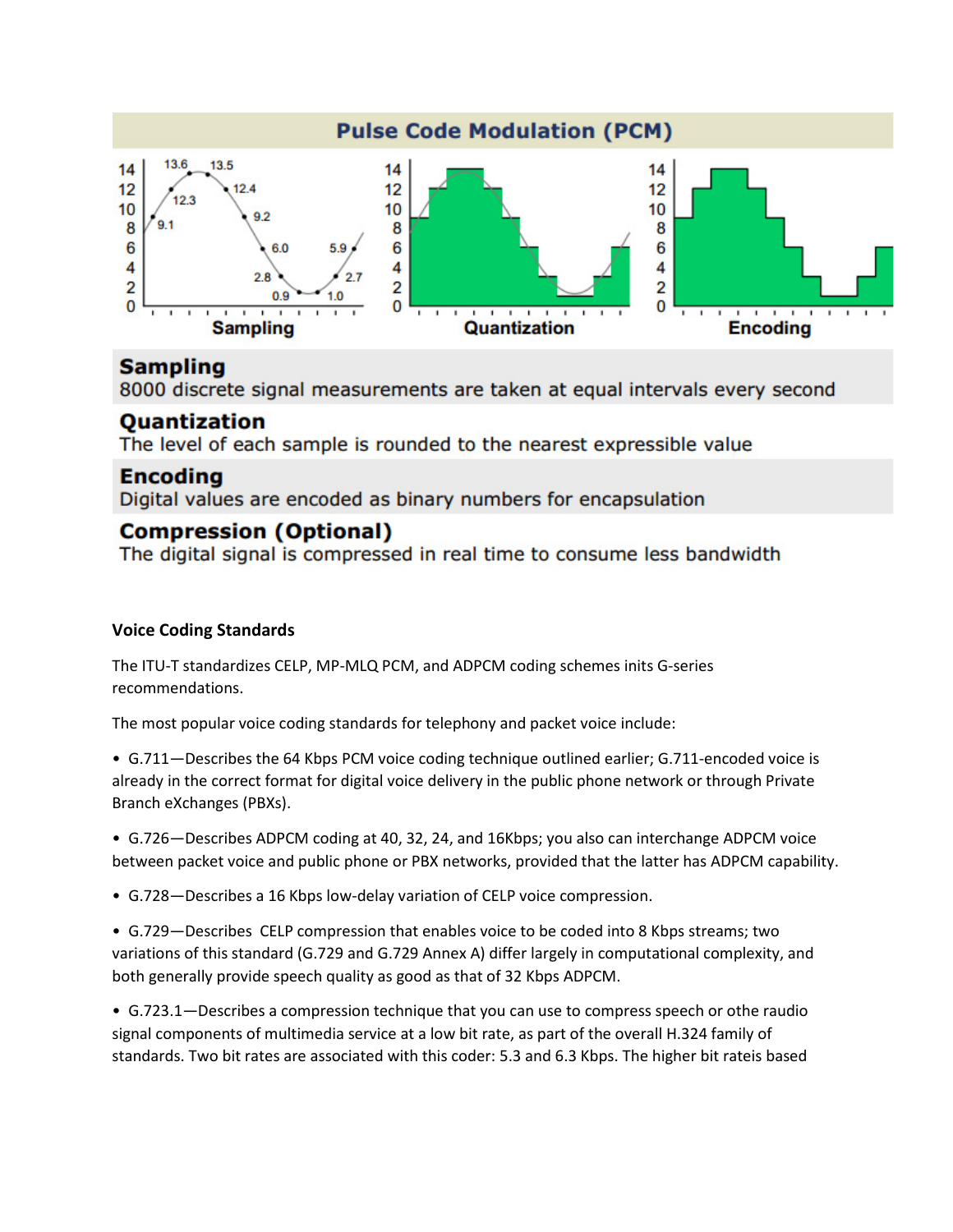on MP-MLQ technology and provides greater quality. The lower bit rate is based on CELP, provides good quality, and affords system designers with additional flexibility.

| <b>Voice Codecs</b>       |            |                  |                   |           |
|---------------------------|------------|------------------|-------------------|-----------|
|                           | <b>MOS</b> | <b>Bandwidth</b> | <b>Complexity</b> | Free      |
| <b>G.722 SB-ADPCM</b>     | 4.13       | 48-64 kbps       | Medium            | Yes       |
| G.711 PCM 4.1             |            | 64 kbps          | Low               | Yes       |
| $i$ LBC 4.1               |            | 15.2 kbps        | High              | Yes       |
| G.729 CS-ACELP            | 3.92       | 8 kbps           | <b>High</b>       | No        |
| G.726 ADPCM               | 3.85       | 32 kbps          | Medium            | Yes       |
| G.729a CS-ACELP           | 3.7        | 8 kbps           | Medium            | No        |
| <b>G.728 LD-CELP</b> 3.61 |            | 16 kbps          | High              | <b>No</b> |

## **Transport Protocols**

- 2 main types of traffic ride upon Internet Protocol (IP): User Datagram Protocol (UDP) and Transmission Control Protocol (TCP). In general, you use TCP when you need a reliable connection and UDP when you need simplicity and reliability is not your chief concern.

- Due to the time-sensitive nature of voice traffic, UDP/IP was the logical choice tocarry voice. More information was needed on a packet-by-packet basis than UDP offered,however. So, for real-time or delay-sensitive traffic, the Internet Engineering Task Force (IETF) adopted the RTP. VoIP rides on top of RTP, which rides on top of UDP. Therefore, VoIP is carried with an RTP/UDP/IP packet header.

### **RTP**

- RTP is the standard for transmitting delay-sensitive traffic across packet-based networks. RTP rides on top of UDP and IP. RTP gives receiving stations information that is not in the connectionless UDP/IP streams. As shown in the below figure, two important bits of information are sequence information and timestamping. RTP uses the sequence information to determine whether the packets are arriving in order and it uses the time-stamping information to determine the interarrival packet time (jitter).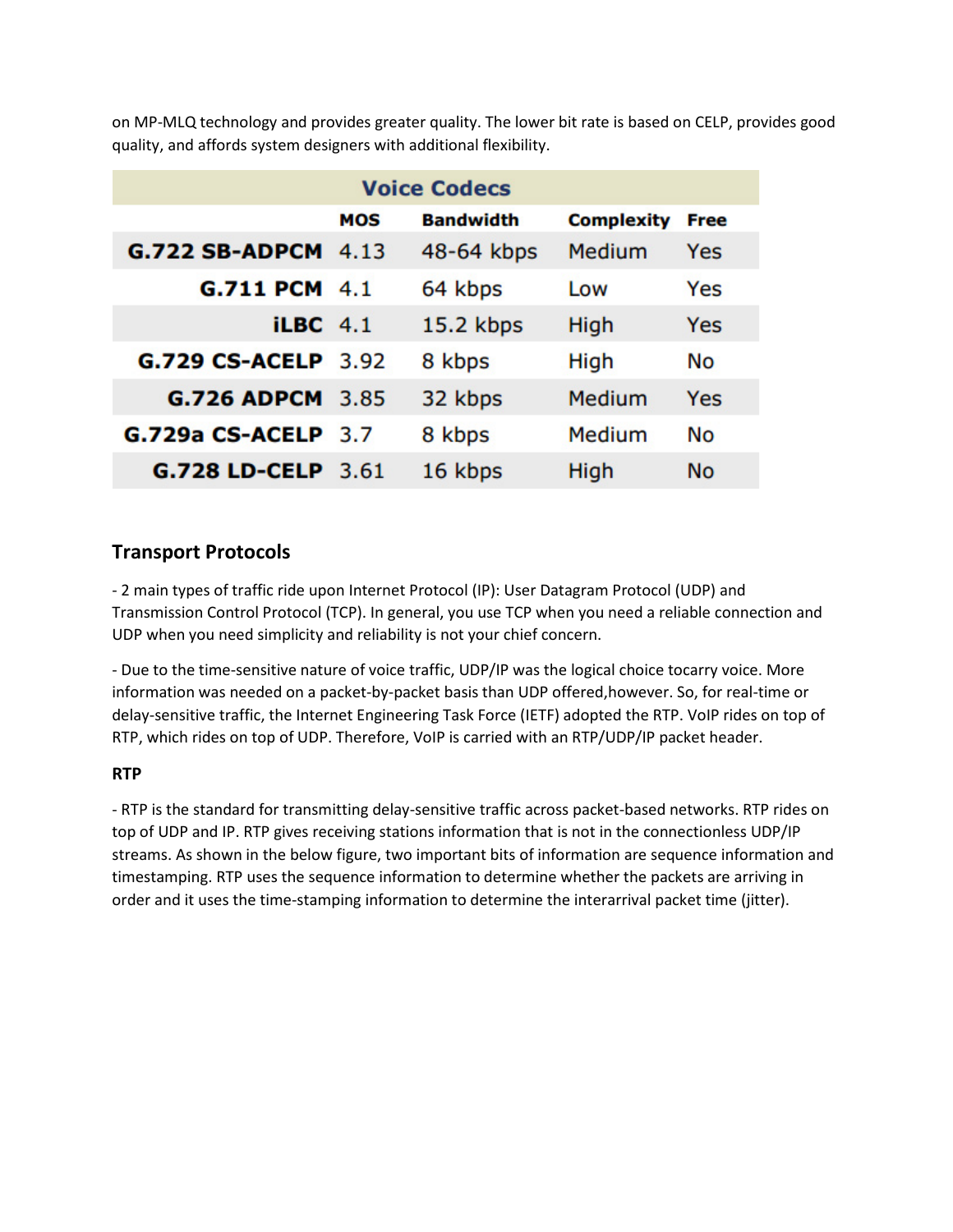| Version     |                                 |              | <b>IHL</b>              |                        | <b>Type of Service</b>                   | <b>Total Length</b>    |  |
|-------------|---------------------------------|--------------|-------------------------|------------------------|------------------------------------------|------------------------|--|
|             | Identification                  |              |                         | Flags                  | <b>Fragment Offset</b>                   |                        |  |
|             | <b>Time To Live</b><br>Protocol |              |                         | <b>Header Checksum</b> |                                          |                        |  |
|             |                                 |              |                         |                        | <b>Source Address</b>                    |                        |  |
|             |                                 |              |                         |                        | <b>Destination Address</b>               |                        |  |
| Options     |                                 |              |                         | Padding                |                                          |                        |  |
| Source Port |                                 |              | <b>Destination Port</b> |                        |                                          |                        |  |
| Length      |                                 |              | Checksum                |                        |                                          |                        |  |
| $V=2$       | P                               | $\mathsf{x}$ | cc                      | M                      | PT                                       | <b>Sequence Number</b> |  |
|             |                                 |              |                         |                        | Timestamp                                |                        |  |
|             |                                 |              |                         |                        | Synchronization Source (SSRO) Identifier |                        |  |

- You can use RTP for media on demand, as well as for interactive services such as Internet telephony. RTP consists of a data part and a control part, the latter called RTP Control Protocol (RTCP).

- The data part of RTP is a thin protocol that provides support for applications with real-time properties, such as continuous media (for example, audio and video), including timing reconstruction, loss detection, and content identification.

- RTCP provides support for real-time conferencing of groups of any size within an Internet. This support includes source identification and support for gateways, such as audio and videobridges as well as multicast-to-unicast translators. It also offers QoS feedback from receivers to the multicast group, as well as support for the synchronization of different media streams.

## **IP Signaling Protocols: Session Initiation Protocol (SIP)**

- The Session Initiation Protocol (SIP) is an application-layer signaling-control protocol used to establish, maintain, and terminate multimedia sessions. Multimedia sessions include Internet telephony, conferences and other similar applications involving such media as audio, video and data.

- You can use SIP invitations to establish sessions and carry session descriptions.SIP supports unicast and multicast sessions as well as point-to-point and multipoint calls. You can establish and terminate communications using the following five SIP facets: user location, user capability, user availability, call setup, and call handling. SIP, on which Request For Comments (RFC) 2543 is based, is a text-based protocol that is part of the overall Internet Engineering Task Force (IETF) multimedia architecture.

- Internet Protocol (IP) telephony is still being developed and will require additional signaling capabilities in the future. The extensibility of SIP enables such development of incremental functionality. SIP message headers are versatile, and you can registeradditional features with the Internet Assigned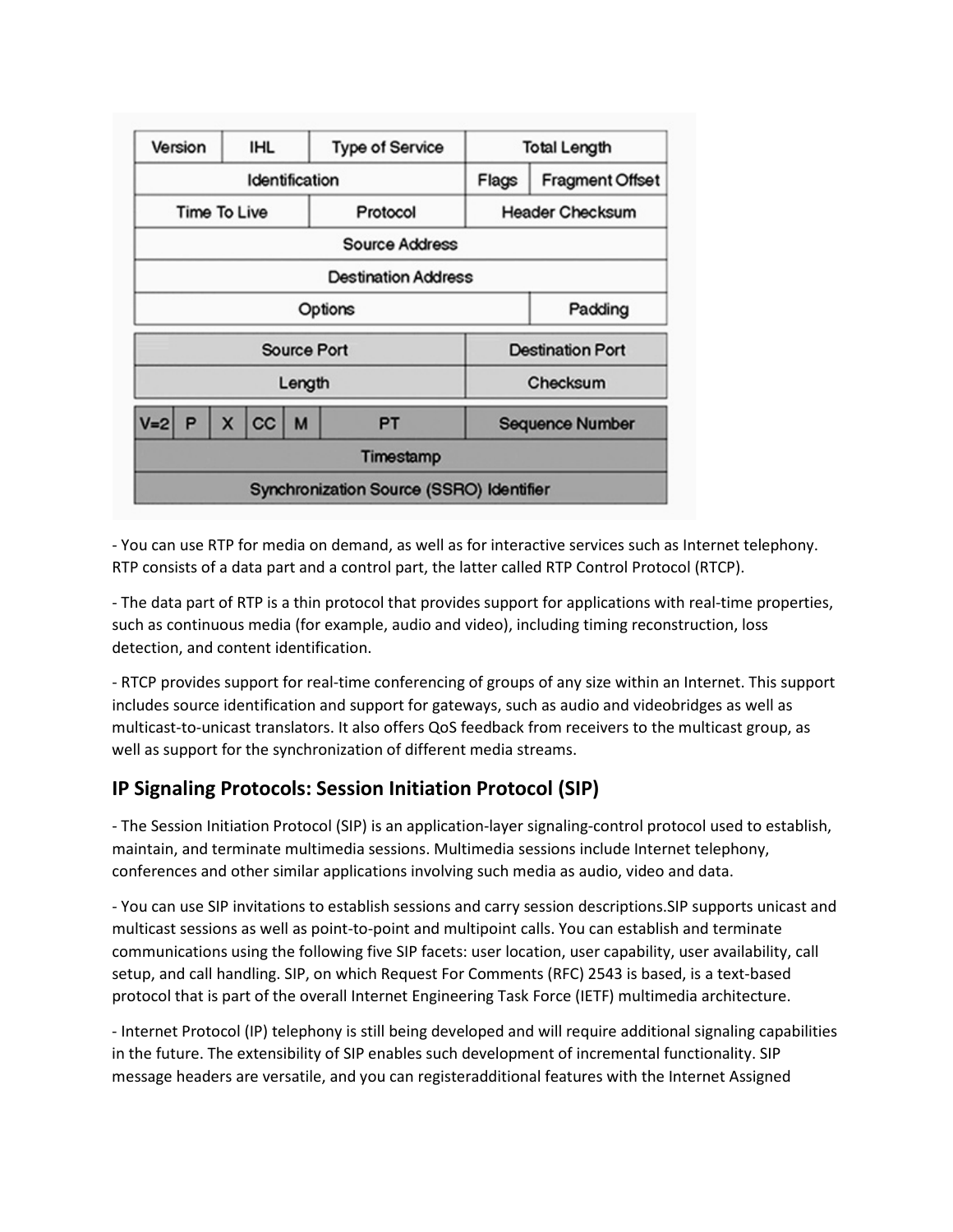Numbers Authority (IANA). SIP messageflexibility also enables elements to construct advanced telephony services, including mobility type services.

### **User Agents**

User agents are client end-system applications that contain both a user-agent client (UAC) and a useragent server(UAS), otherwise known as client and server, respectively.

- Client—Initiates SIP requests and acts as the user's calling agent.

- Server—Receives requests and returns responses on behalf of the user; acts as the user-called agent.

### **Addressing**

- SIP addresses, also called SIP Universal Resource Locators (URLs), exist in the form of users @ hosts.

- Similar to e-mail addresses, a SIP URL is identified by user@host. The user portion of the address can be a username or telephone number, and the host portion can be a domain name or network address. You can identify a user's SIP URL by his or her e-mail address. The following example depicts two possible SIP URLs:

sip:support@mizu-voip.com

### <sip:test1@191.191.191.19>

### **Locating a Server**

A client can send a SIP request either directly, to a locally configured proxy server, or to the IP address and port of the corresponding SIP URL. Sending a SIP request directly is relatively easy, as the endsystem

application knows the proxy server. Sending a SIP request in the second manner is somewhat more complicated, for the following reasons:

- The client must determine the IP address and port number of the server for which the request is destined.

- If the port number isnot listed in the requested SIP URL, the default port is 5060.

- If the protocoltype is not listed in the request SIP URL, the client must first attempt to connect using User DatagramProtocol (UDP) and then TransmissionControl Protocol (TCP).

- The client queries the Domain Name System (DNS) serverfor thehost IP address. If it finds no address records, the client is unable to locate the server and cannotcontinuewiththe request.

### **SIP Transactions**

- After addressing is resolved, the client sends one or more SIP requests and receives one or more responses from the specified server. All the requests and responses associated with this activity are considered part of a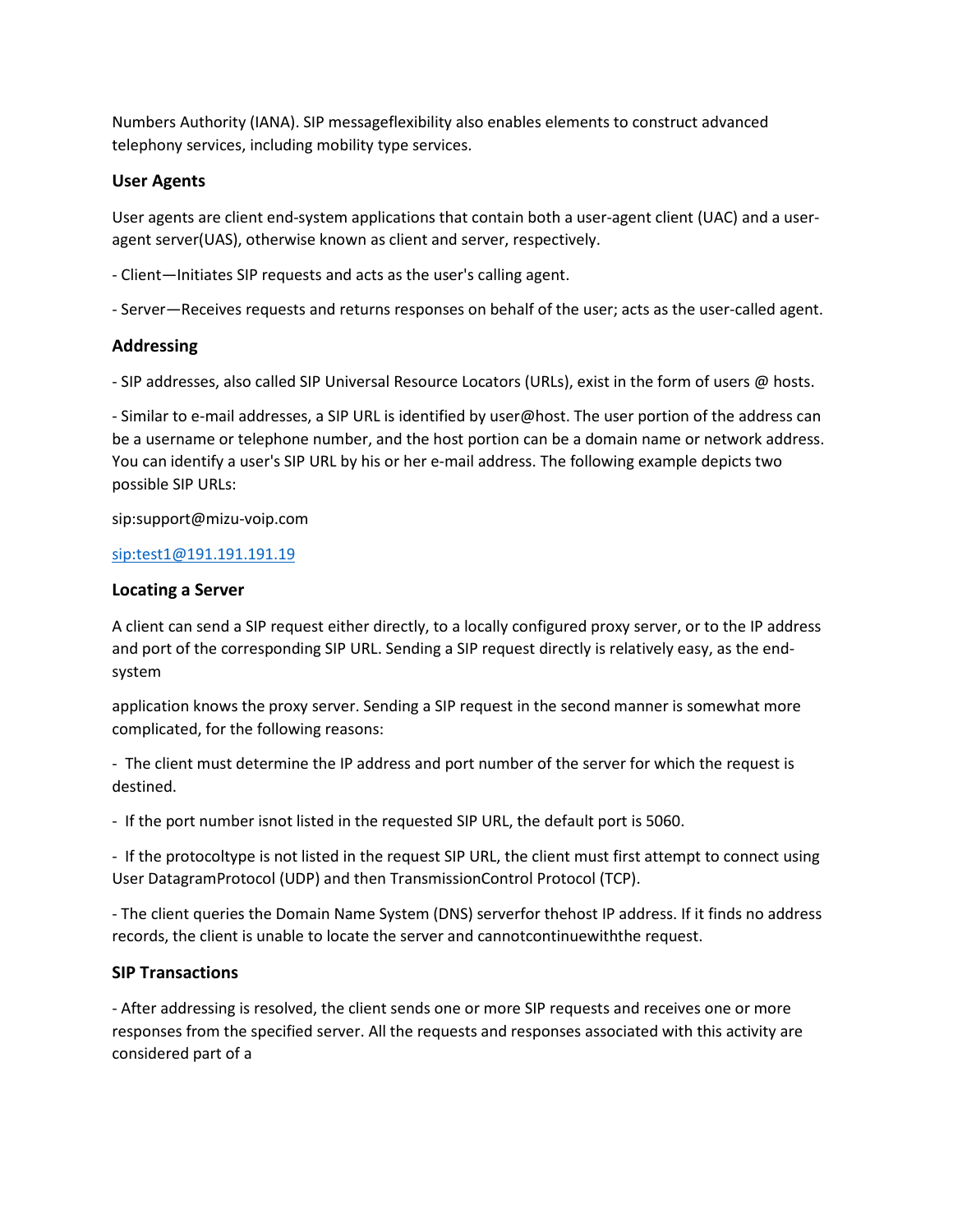SIP transaction. For simplicity and consistency, the header fields in all request messages match the header fields in all response messages.

You can transmit SIP transactions in either UDP or TCP.

### **SIP Messages**

- Two kinds of SIP messages exist: requests initiated by clients, and responses returned from servers. Every message contains a header that describes the details of communication. SIP is a text-based protocol with message syntax and header fields identical to Hypertext Transfer Protocol (HTTP). SIP messages are sent over TCP or UDP with multiple messages carried in a single TCP connection or UDP datagram.

### **Message headers**

- You use message headers to specify the calling party, called party, route, and message type of a call. The four groups of message headers are:

- General headers—Apply to requests and responses.
- Entity headers—Define information about the message body type and length.
- Request headers Enable the client to include additional request information
- Response headers—Enable the server to include additional response information.

| <b>General Headers</b> | <b>Entity Headers</b>   | <b>Request Headers</b> | <b>Response</b>        |
|------------------------|-------------------------|------------------------|------------------------|
| Accept                 | <b>Content-Encoding</b> | Authorization          | <b>Allow</b>           |
| <b>Accept-Encoding</b> | Content-Length          | Contact                | <b>Proxy-Authentio</b> |
| Accept-Language        | Content-Type            | Hide                   | <b>Retry-After</b>     |
| Call-ID                |                         | <b>Max-Forwards</b>    | <b>Server</b>          |
| Contact                |                         | Organization           | <b>Unsupported</b>     |
| <b>CSeq</b>            |                         | Priority               | Warning                |
| <b>Date</b>            |                         | Proxy-Authorization    | <b>WWW-Authenti</b>    |
| Encryption             |                         | <b>Proxy-Require</b>   |                        |
| <b>Expires</b>         |                         | Route                  |                        |
| <b>From</b>            |                         | Require                |                        |
| <b>Record-Route</b>    |                         | <b>Response-Key</b>    |                        |
| Timestamp              |                         | <b>Subject</b>         |                        |
| To                     |                         | <b>User-Agent</b>      |                        |
| Via                    |                         |                        |                        |

**To:** identifies the recipient of the request

**From:** indicates the initiator of the request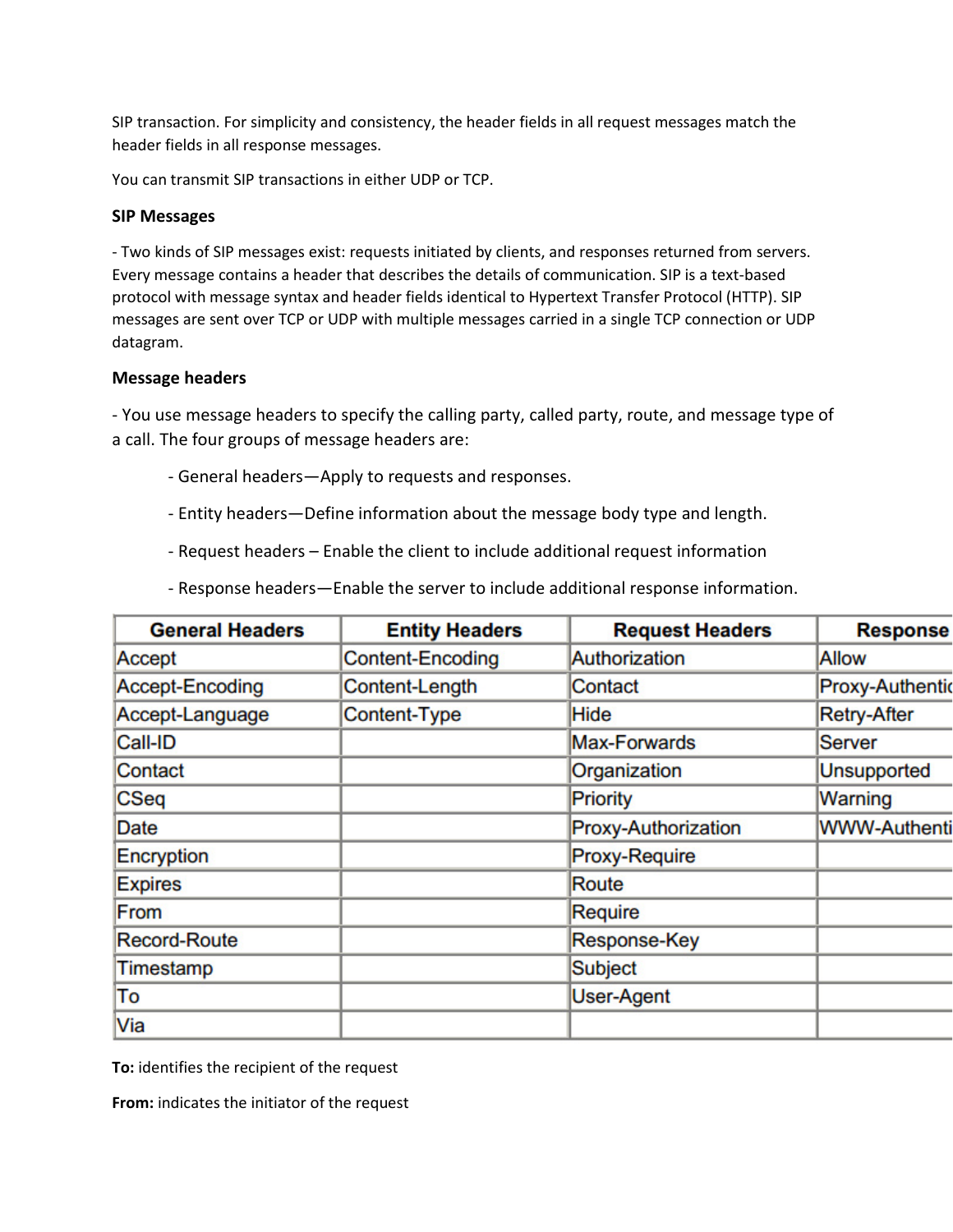**Subject:** describes the nature of the call **Via:** indicates the path taken by the request **Call-ID**: uniquely identifies a specific invitation or all registrations of a specific client **Content-length:** identifies the size of message body in octets **Content-Type:** indicates the media type of message body **Expires:** indicates when the message content expires

### **Message Requests**

- SIP communication features six kinds of message requests. These requests, also referred to as methods, enable user agents and network servers to locate, invite, and manage calls. The six SIP requests are as

follows:

- **INVITE -** This method indicates that the user or service is invited to participate in a session. It includes a session description and for two-way calls, the callingparty indicates the media type. A successful

response to a two-party INVITE (200 OK response) includes the called party's receive mediatype. With this simple method, users can recognize the capabilities of the other end and open a

conversation session with a limited number of messages and round trips.

- **ACK** - These requests correspond to an INVITE request. They represent the final confirmation from the end system and conclude the transaction initiated by the INVITE command. If the calling party

Includes a session description in the ACK request, no additional parameters are used in the session. If a session description is absent, the session parameters in the INVITE request are used as the default.

- **OPTIONS** - This method enables you to query and collect user agents and network server capabilities. This requestis not used to establish sessions, however.

- **BYE -** This method is used by calling and called parties to release a call. Before actually releasing the call, the user agent sends this request to the server indicating the desire to release the session.

- **CANCEL -** This request enables user agents and network servers to cancel anyin-progress request. This does not affect completed requests in which final responses were already received.

- **REGISTER** - This method is used by clients to register location information with SIP servers.

### **Message Responses**

- SIP message responses are based upon the receipt and interpretation of a corresponding request. They are sent in response to requests and indicate call success or failure, including the status of the server. The six classes of responses, their status codes,